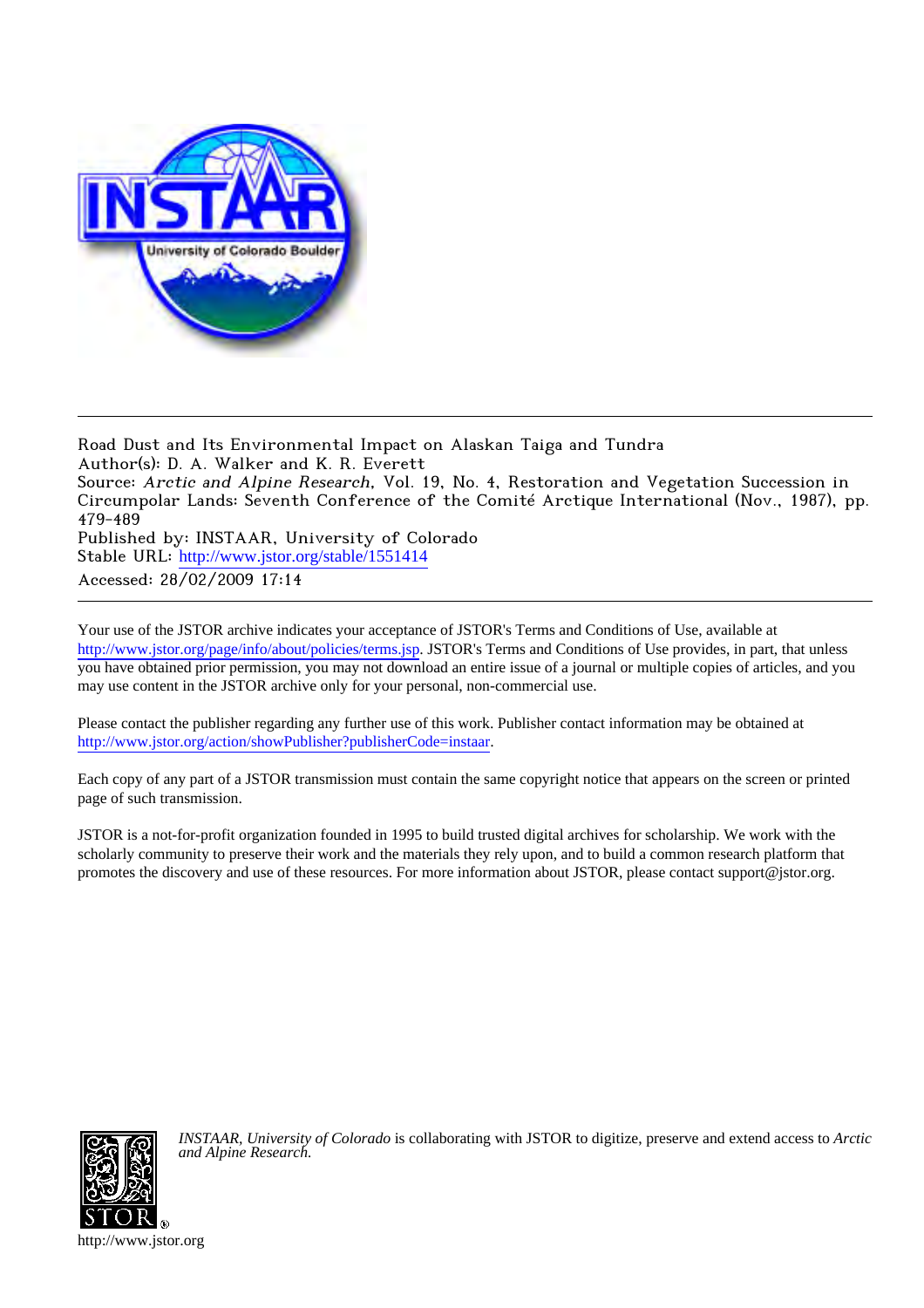# **ROAD DUST AND ITS ENVIRONMENTAL IMPACT ON ALASKAN TAIGA AND TUNDRA**

# **D. A. WALKER**

**Institute of Arctic and Alpine Research and Department of Environmental, Population, and Organismic Biology University of Colorado, Boulder, Colorado 80309, U.S.A.** 

**K. R. EVERETT** 

**Byrd Polar Research Center and Department of Agronomy The Ohio State University, Columbus, Ohio 43210, U.S.A.** 

# **ABSTRACT**

**The physical and chemical characteristics and ecological consequences of road dust in arctic regions are reviewed with emphasis on recent information gathered along the Dalton Highway and the Prudhoe Bay Spine Road in northern Alaska. The primary observed ecological effects of dust are (1) early snowmelt in roadside areas due to lower albedos, resulting in a snow-free band of vegetation within 30 to 100 m of the road in early spring, which is used by waterfowl and numerous other species of wildlife; (2) a decrease in Sphagnum and other acidophilous mosses near the road; (3) an increase in many minerotrophic mosses; (4) a decrease in soil lichens, particularly species of Cladina, Peltigera, and Stereocaulon; (5) elimination of corticolous lichens near the road in areas of particularly high dust fall; (6) a general opening of the ground cover near the road and a consequent colonization of these barren surfaces by many taxa that are common on mineral-rich soils; (6) few effects on vascular plant abundance except in areas of very high dust, where ericaceous taxa and conifers are affected; (7) increased depth of thaw within 10 m of the road, possibly due to decreased plant cover and earlier initiation of thaw; and (8) contribution to thermokarst in roadside areas. Enhanced dust control measures should be considered, particularly where the road passes through scenic lichen woodlands, acidophilous tundra, annd in calm valleys where dust commonly is a traffic safety hazard.** 

# **INTRODUCTION**

**A thorough understanding of the effects of both natural and road-generated dust in the Arctic is important for proper road design and maintenance, the selection of transportation corridors, and the implementation of various dust control methods. In this paper, we review the recent information specifically related to road dust in the Arctic and summarize the results of our investiga-** **tions along two high-speed gravel highways in arctic Alaska: the Dalton Highway and the Prudhoe Bay Spine Road (Figure 1).** 

**Gravel roads are still common throughout the world, including much of rural North America, but until recently, the effects of dust generated by travel on gravel roads has received little attention from an environmental perspective (Dyck and Stukel, 1976; Rohl et al., 1977). Within the last two decades, the spread of gravel roads and road networks has reached into the otherwise pristine landscape of arctic North America, including the taiga** 

**A version of this paper was presented at the Seventh Con**ference of the Comité Arctique International - Restoration and **Vegetation Succession in Circumpolar Lands-7-13 September, 1986, Reykjavik, Iceland.**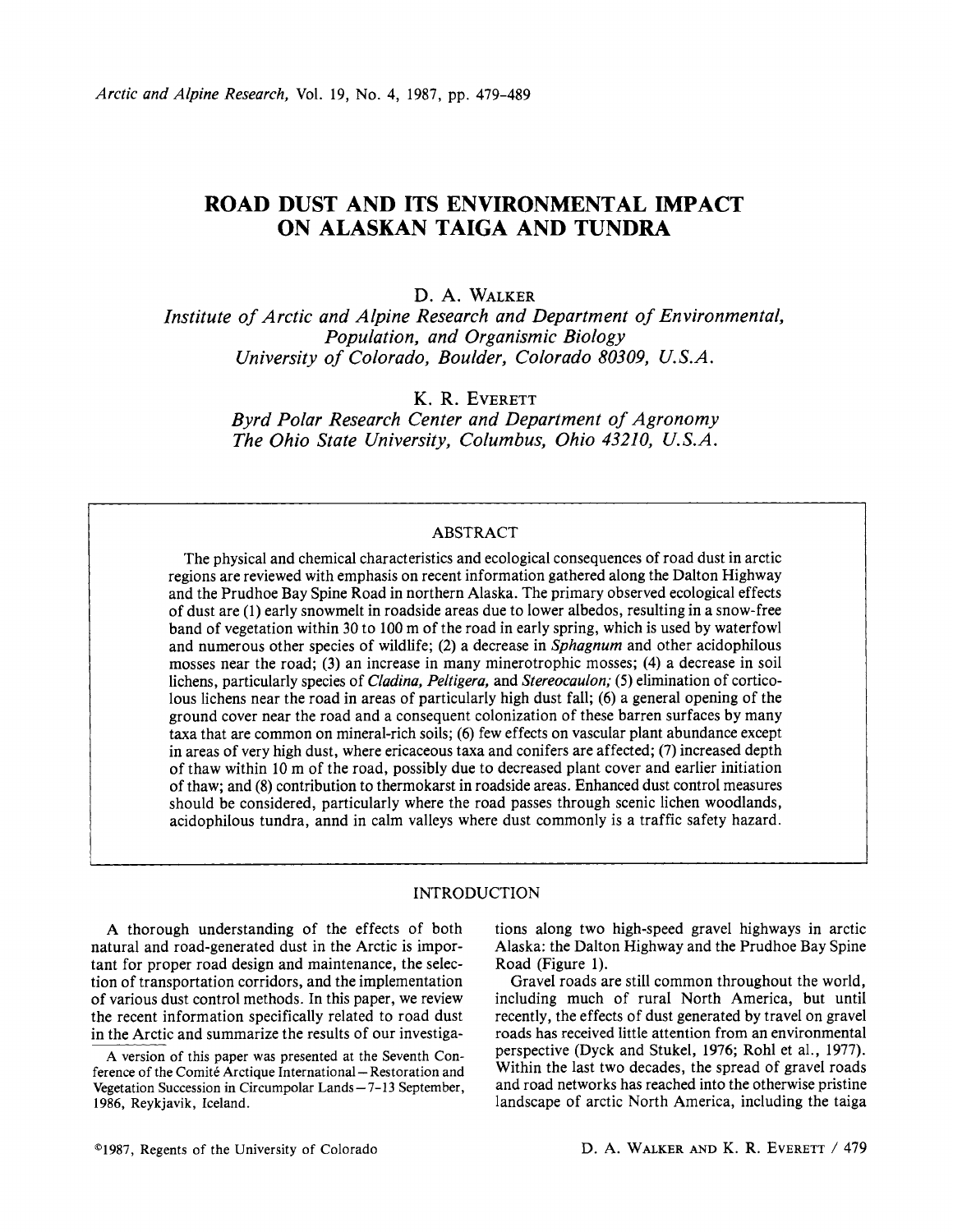**and tundra regions of northern Alaska. Substantial quantities of ground ice lie close beneath a surface dominated, in the taiga, by black spruce, and in the tundra, by sedges, moss, and low-growing herbaceous vegetation. The addition of dust from roads has a localized but profound impact upon vegetation, soils, ground ice, and wildlife. Along the Dalton Highway and the Prudhoe Bay Spine Road, these impacts have received study nearly from their inception and, thus, it is possible to record a history of change (Alexander and Miller, 1978; Walker and Webber, 1980; Werbe, 1980; Spatt and Miller, 1981; Klinger et al., 1983; Walker et al., 1985).** 

**The Spine Road (Figure 1), built in 1969/70, is the major arterial highway through the Prudhoe Bay oilfield and the most heavily traveled road in northern Alaska. The 577-km-long Dalton Highway from the Yukon River to Prudhoe Bay was constructed in 1974 to provide access for building the trans-Alaska pipeline; it now serves as a supply link between Fairbanks and the northern oil fields. Traffic is currently restricted north of the Brooks Range to authorized vehicles, mostly truck traffic, although the road will likely be opened to the public in the future.** 

**This paper summarizes the physical and chemical characteristics of road dust and its impact on arctic vegetation that we have observed at study sites shown in Figure 1. Even in this relatively pristine environment it is often difficult to separate the impact of road dust from other roadrelated impacts, especially in the first few meters from the road where, for example, transient impoundment, gravel spray, off-road vehicle trails, toxic spills (Johnson, 1984), snowbanks (Klinger et al., 1983), and revegetation efforts (Kubanis, 1982) often make it difficult to isolate the effects of dust. In the absence of controlled experiments there are, however, numerous obvious effects of road dust that have occurred along these roads and which have not been reported in the open literature.** 

#### **PHYSICAL AND CHEMICAL CHARACTERISTICS**

**Collection and characterization of road dust began in 1977 at four arctic sites along the Dalton Highway: Toolik, Sagwon, Franklin Bluffs, and Prudhoe Bay (Figure 1). In 1978, two sites were added along the same road in the taiga at Finger Mountain and at Tramway Bar (Figure 1). At each site dust was collected from paired 890-cm2 pans spaced at 8, 30, 125, 312, 500, and 1000 m perpendicular to and on each side of the road. Each collection site was equipped with a Woelfle-type mechanical wind recorder placed at 125 m. The pans were emptied and washed every 30 d. Samples were centrifuged, dried,**  and weighed; they were then treated with  $30\%$   $H_2O_2$  to **remove organic matter and then reweighed.** 

**Soil samples were collected at each dust collection pan site at depths between 0 and 2.5 cm and 2.5 and 5.0 cm. These were dried, ground, sieved, and leached with ammonium acetate prior to analysis for cations with a Varian atomic absorption spectrophotometer.** 



**FIGURE 1. Principal road dust study sites in northern Alaska along the Dalton Highway north of the Yukon River.** 

# **METHODS**

**Dust samples collected from two to four composite snow cores were taken in April from each of the six sample distances at the four tundra sites. These samples are considered as representative of winter period road dust fall. Neutron activation analysis was performed on selected samples of dust from snow and dust collectors.** 

#### **VEGETATION TRANSECTS**

**Seventeen permanent vegetation transects were established along the Dalton Highway and Spine Road during the summers of 1976 to 1978 (Figure 1). The presence of all taxa that could be identified in the field was noted in 100-cm2 quadrats. The quadrats were spaced at 1-m intervals along 25-m lines placed normal to both sides of the road. The transects were resampled in 1983, but two of the transects were not resurveyed because of major roadside alterations. An additional transect was added at the Prudhoe Bay Spine Road and here roadside areas were compared against relatively undisturbed**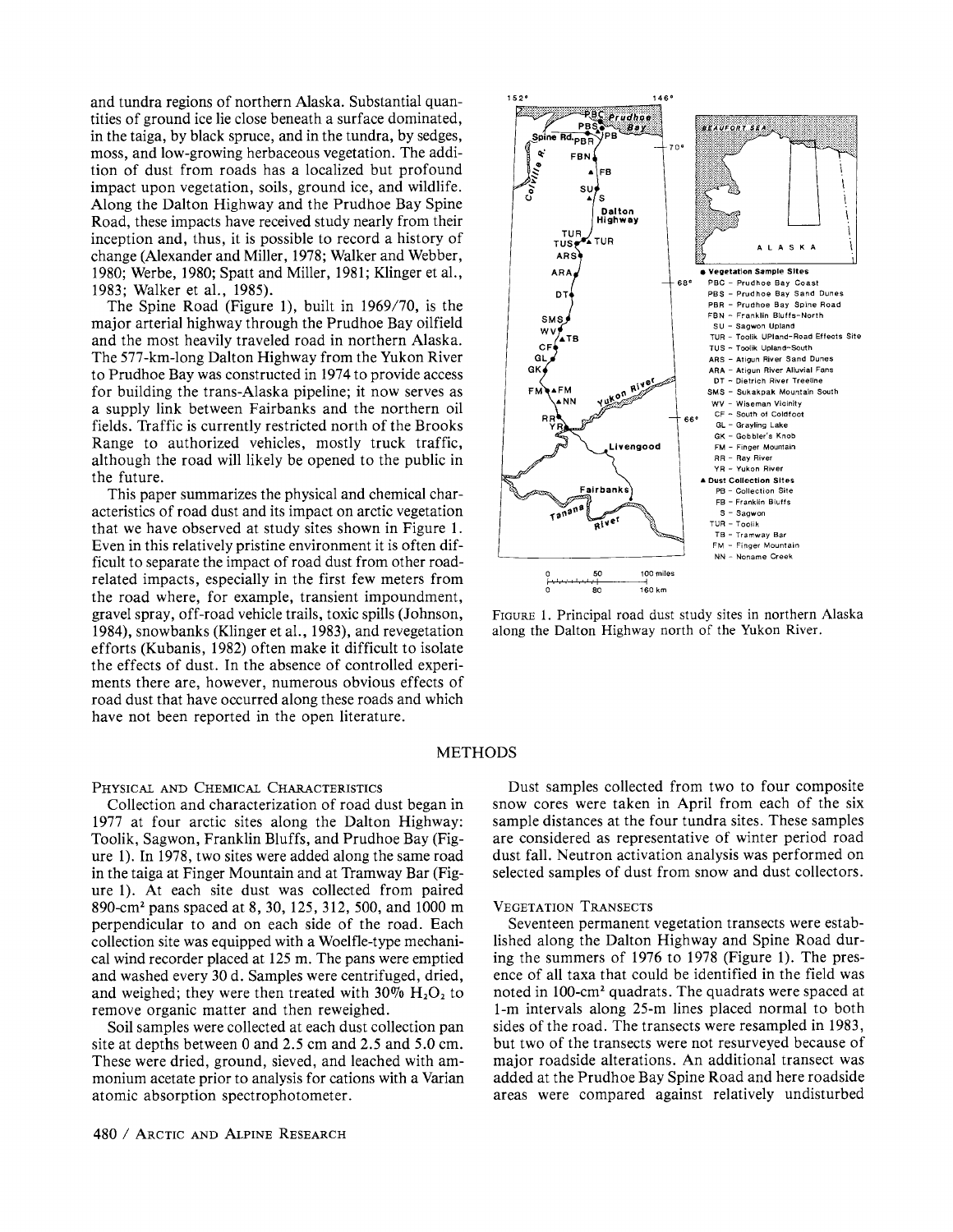tundra at 200 m from the road. In 1983 each transect was appear in the quadrat data.<br>
marked with permanent photo points at 2, 5, 10, 25, and Because of the variety of vegetation types encountered, marked with permanent photo points at 2, 5, 10, 25, and Because of the variety of vegetation types encountered,<br>
50 m from the road to monitor changes in future years. It be data did not lend themselves well to a quantitat transect. Measurements were made with a 1-m-long graduated metal probe. In addition, detailed notes were taken along each transect to record changes that did not

**50 m from the road to monitor changes in future years. the data did not lend themselves well to a quantitative Thaw depth was measured at 1-m intervals along each analysis. Several of the transects showed little change**  based mainly on observations from transects in heavy dust areas.

### **DUST CHARACTERISTICS**

**There is no universally agreed upon definition of road dust (Techman Engineering Ltd., 1982), but it is generally composed of particles ranging in sizes from > 3 to < 10 /m (Roberts et al., 1975) derived from road surface aggregate and thrown into suspension by road traffic.**  Particles  $> 10 \mu m$  include sand and gravel suspended **largely by saltation and falling back to the road surface or within a few meters of the road edge. The bulk of what**  is seen as suspended dust is composed of particles  $\langle 20 \mu m$ **(Patterson et al., 1976; Techman Engineering Ltd., 1982) which may travel great distances. For example, naturally**  occurring loess particles (6 to 3  $\mu$ m) may travel in sus**pension up to 300 km from their source (Van Heuklon,**  1977) and particles  $\langle 2 \mu m \rangle$  may become part of the strato**spheric dust load (Prospero and Ness, 1977).** 

**The amount of dust derived from a road surface is a function of the composition and moisture state of the surface, number of vehicles passing, and such vehicle-related variables as number of tires and their width, gross weight, and speed (Struss and Mikucki, 1977; Techman Engineering Ltd., 1982).** 

**The exponential plots of dust load versus distance from three stations on the Dalton Highway (Figure 2) are all quite similar even when allowances are made for surfacing material ranging from bank-run gravel (Prudhoe Bay and Franklin Bluffs) to crushed bedrock (Sagwon and Toolik).** 

**At the taiga sites, a similar relationship holds but is complicated by dust interception by trees. The tabulated dust loads (Table 1) indicate some considerable temporal and spatial variability. The differences in dust load on opposite sides of the road are due largely to wind pattern (Everett, 1980). More than twice the amount of dust was collected in the downwind collectors as that which fell in upwind collectors at sites where the roads were perpendicular to the strong easterly winds. Regardless of the**  site, 70 to 75% of the total dust load is dropped in the first 10 m; by 30 m, 93% is deposited; and by 125 m. **97%0 is deposited. This is consistent with the findings of Hoover (1981) who studied road dust deposition in Iowa and generally so with those of Alexander and Miller (1978).** 

**The progressive change in particle size through the first 125 to 300 m for a site near Franklin Bluffs is shown in Figure 3. Beyond 8 m the bulk of the dust is in the silt range. The shift to fine silt probably continues to 1000 m and beyond, with clay-sized particles constituting a small but constant proportion.** 

**Three dust-load zones can be defined adjacent to the gravel road: (1) road edge to 10 m heavy deposition (up**  to 24 kg ha<sup>-1</sup> d<sup>-1</sup>), 70% sand-sized material, and relatively **unreactive chemically; (2) 10 to 30 m, deposition of 24 to 0.6 kg ha-1 d-~, 70% silt- and clay-sized material with** 

|          | 8 <sub>m</sub> |        | 30 <sub>m</sub> |                          | $125 \text{ m}$ |    | $312 \text{ m}$ |      | 500 m    |     | $1000$ m                 |     |
|----------|----------------|--------|-----------------|--------------------------|-----------------|----|-----------------|------|----------|-----|--------------------------|-----|
|          | E              | W      | E               | W                        | Е               | W  | Е               | W    | E        | W   | Е                        | W   |
| Prudhoe  |                |        |                 |                          |                 |    |                 |      |          |     |                          |     |
| 1978     | 531            |        | 111             |                          | 28              |    | 11              |      | 5.8      |     | 7.6                      |     |
| 1977     | 463            |        | 151             |                          | 27              |    | 14              |      | $\ast b$ |     | 5.2                      |     |
| Franklin |                |        |                 |                          |                 |    |                 |      |          |     |                          |     |
| 1978     | $\star$        | 717    | 54              | 129                      | 13              | 37 | 5.7             | 12.8 | 2.5      | 5.1 | 3.1                      | 2.3 |
| 1977     | 81             | $\ast$ | 19              | $\overline{\phantom{m}}$ | 4               | 31 | 2.5             | 12.9 | 1.4      | 6.3 | 1.4                      | 3.5 |
| Sagwon   |                |        |                 |                          |                 |    |                 |      |          |     |                          |     |
| 1978     | 708            | 520    | 174             | 145                      | 32              | 25 | 11.4            | 6    | 4.4      | 3.5 | 3.3                      | 1.7 |
| 1977     | 199            | 138    | 45              | 80                       |                 |    | 2.6             | 3    | 2.4      | 2.1 | $\overline{\phantom{m}}$ | 0.8 |
| Toolik   |                |        |                 |                          |                 |    |                 |      |          |     |                          |     |
| 1978     | 214            | 221    | 56              | 57                       | 11              | 13 | 3               | 4.5  | 2.3      | 2.8 | 1.6                      | 1,7 |
| 1977     | 244            | 133    | 30              | 53                       | 1.3             | 8  | 1.7             | 4.4  | 1.0      | 2.2 | 0.8                      | 1.2 |

**TABLE 1 Summer season 1977 to 1978 dust load (g m-2) vs distance (m) from Dalton Highway** 

**aData from Everett (1980).** 

**b\*Collector destroyed or vandalized.**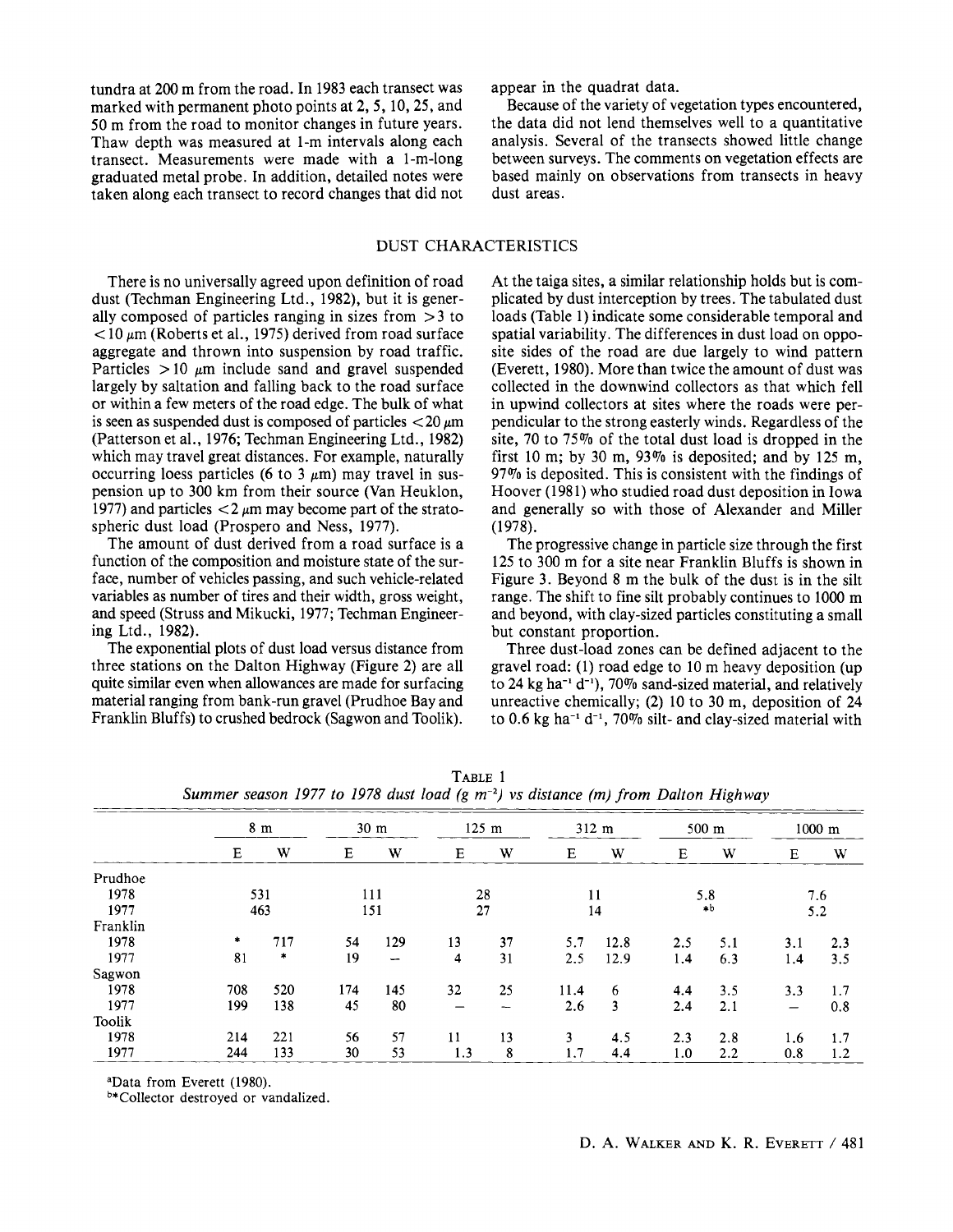**electrostatic properties and large reaction surfaces; (3) 30**   $\tau$  to  $> 1000$  m, deposition of 0.6 to 0.02 kg ha<sup>-1</sup> d<sup>-1</sup>, 85 to **90% silt- and clay-sized material with 40 to 50?%o fine silt and clay with very large reaction surfaces and electrostatic properties.** 

**Summer dust loads exceeded 500 g m-2 at 8 m from the road at Prudhoe Bay, Franklin Bluffs, and Sagwon in 1978 (96 collection days). Near Deadhorse dust loads measured 1000 m from the road were several times those at similar distances from the road at other sites. This was thought to be an effect of the dense road network at Prudhoe Bay with road dust coming from many sources. Dust loads during the rest of the year contributed an additional 100 to 150 g m-2 at 8-m distances from Dalton Highway sites.** 

**Along the heavily traveled Prudhoe Bay roads, the 9-mon winter dust volumes were about the same as the 3-mon summer volumes near the road; but at the 1000-m collection stations, winter dust fall was nearly 10 times**  **greater than in the summer. The winter collection data showed more scatter from the usual logarithmic distribution downwind from the road presumably due to repeated drifting and erosion of the snow pack (Everett, 1980).** 

**The winter dust fall has major ecological effects, which are apparent in the early phase of melt-off. Benson et al. (1975) noted the presence of road dust recorded on winter Landsat images of the Prudhoe Bay region. The principal effect of the dust is to decrease albedo and cause melting and surface exposure up to 10 to 14 d before general melt-off (initiation of stream flow). The early snowmelt occurs mainly within a zone out to 100 m. Several things happen in this zone: soil thaw begins early, and some plants (for example, Eriophorum vaginatum) commonly flower well before those farther from the road; mosses and other shallow rooted species begin to photosynthesize. Perhaps the most profound effect of this early melt corridor is the concentration of waterfowl, ptarmigan, and their predators (Figure 4). The wave of tundra** 



**FIGURE 2.Summer dust loads from the four sites for 1978; period of collection was 96 d. The effect of the predominant east wind is clear at Franklin Bluffs. From Everett (1980)**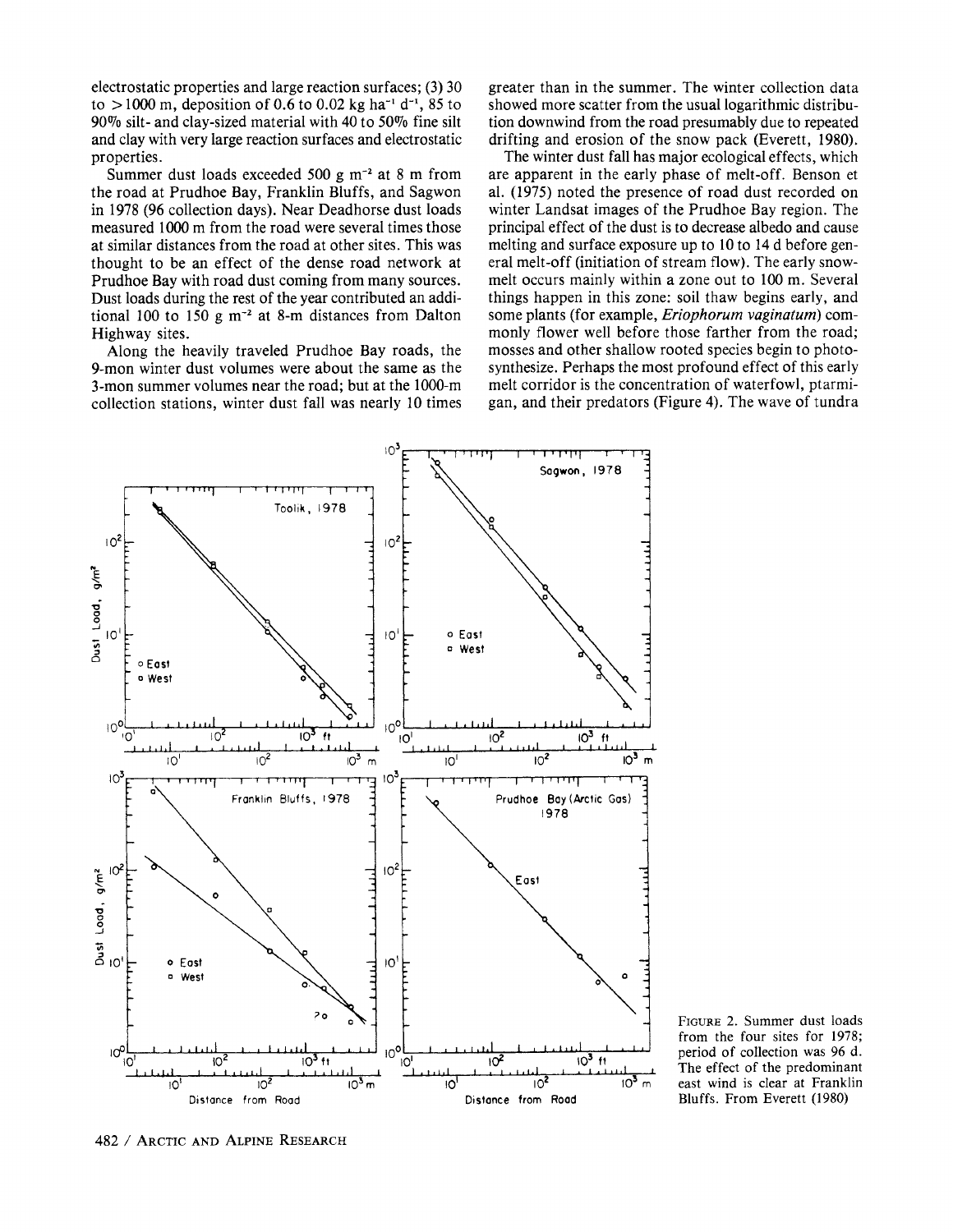**nesters moves slowly north as the corridor opens. This phenomenon appears to have increased over the years since the road has been in place (13 yr). In 1986, concentrations of ptarmigan numbering in the thousands occurred, with large flocks commonly sitting on the road** 

**and subject to being hit by fast-moving traffic. Caribou take advantage of the early snow-free areas for grazing, and grizzly bears, raptors, and other predators use these areas to hunt ground squirrels and voles.** 

**The early snowmelt also contributes to early initiation** 



**FIGURE 3. Particle size distribution of road material and road dust collected at 8, 30, and 125 m from the west side of the Dalton Highway (1978). Median particle diameters read from a cumulative curve.** 

**D. A. WALKER AND K. R. EVERETT / 483**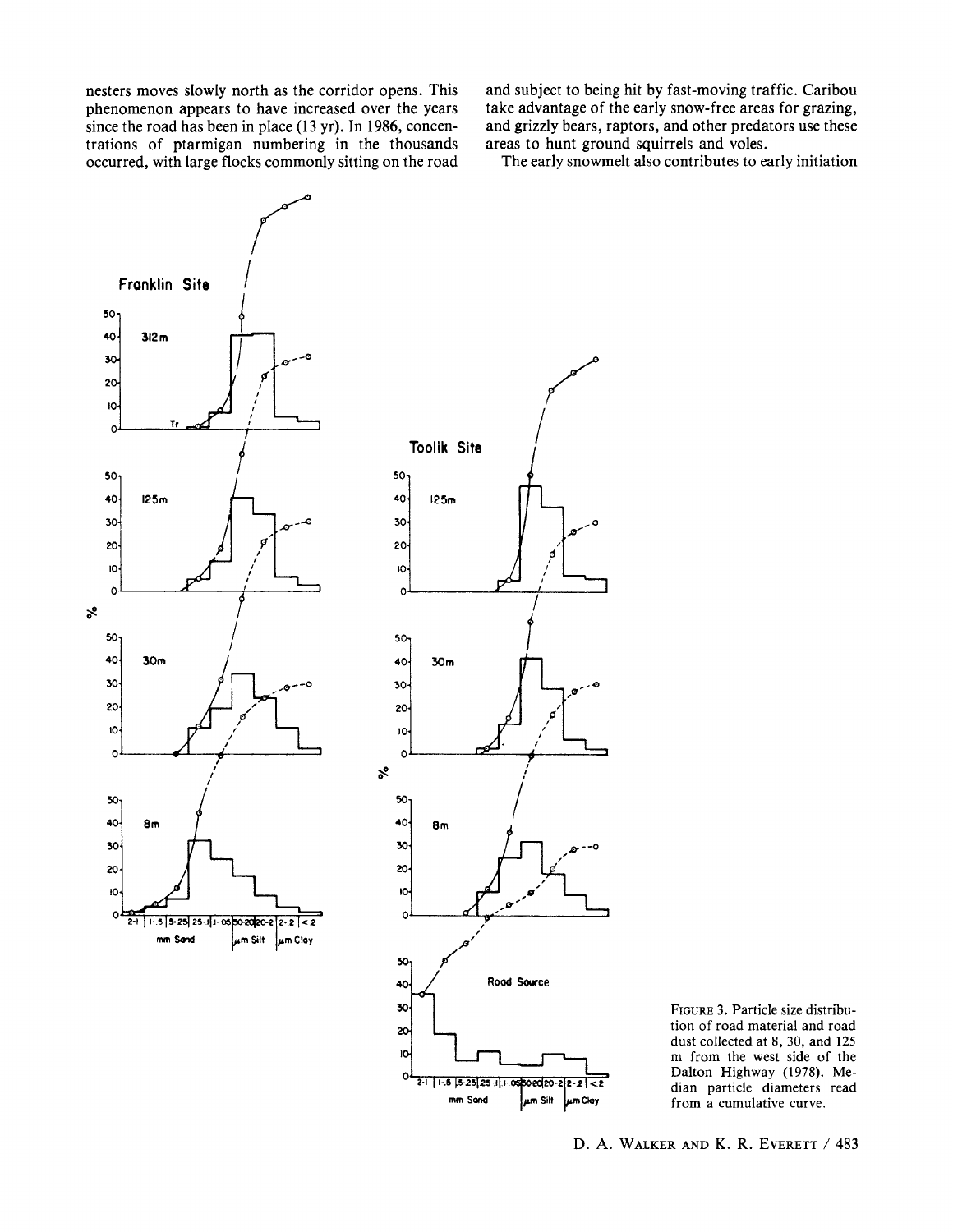**of soil thaw. A model of the long-term albedo changes from coal dust for the Prudhoe Bay area resulted in a 20%7o increase in thaw with especially higher thaw rates occurring during the early summer (Makihara, 1983). This figure is less than differences measured along the Spine Road, where depth of thaw in ice-wedge-polygon**  basins within 10 m of the road was  $49 \pm 6$  cm, and in **similar microsites >50 m from the road the thaw was**   $37 \pm 5$  cm (Walker et al., 1985). However, many factors **other than dust alone contribute to increased thaw along the Spine Road. Increased seasonal active-layer thickness**  **develops adjacent to heavily used roads and is found to a distance of 10 m or more.** 

**Considerable spatial variation is observed in the chemical composition of road dust north of the Brooks Range (Figure 5), which is to a high degree related to source of road materials. Most road surface materials south of the coastal plain are composed of crushed bedrock, largely quartzose sandstone and conglomerate, but on the coastal plain, surface materials are largely bankrun gravels with carbonate-rich fines.** 

**At distances beyond 30 m and certainly beyond 100 m,** 



**FIGURE 4. Concentrations of migrating waterfowl adjacent to the Dalton Highway near Happy Valley at the beginning of general melt in this area. The horizon in this photograph is about 100 m distant. Beyond, the area is completely snowcovered. Such flocks are composed mostly of white fronted geese and may number several thousand per kilometer. White birds are snow geese. Raptor populations have been observed to be 1 or more per kilometer in some areas.** 



**FIGURE 5. Concentrations of selected elements in the summer dust as determined by neutron activation analyses. Differences in the order of abundance are mainly a function of the source of road materials (see text). From Everett (1980)**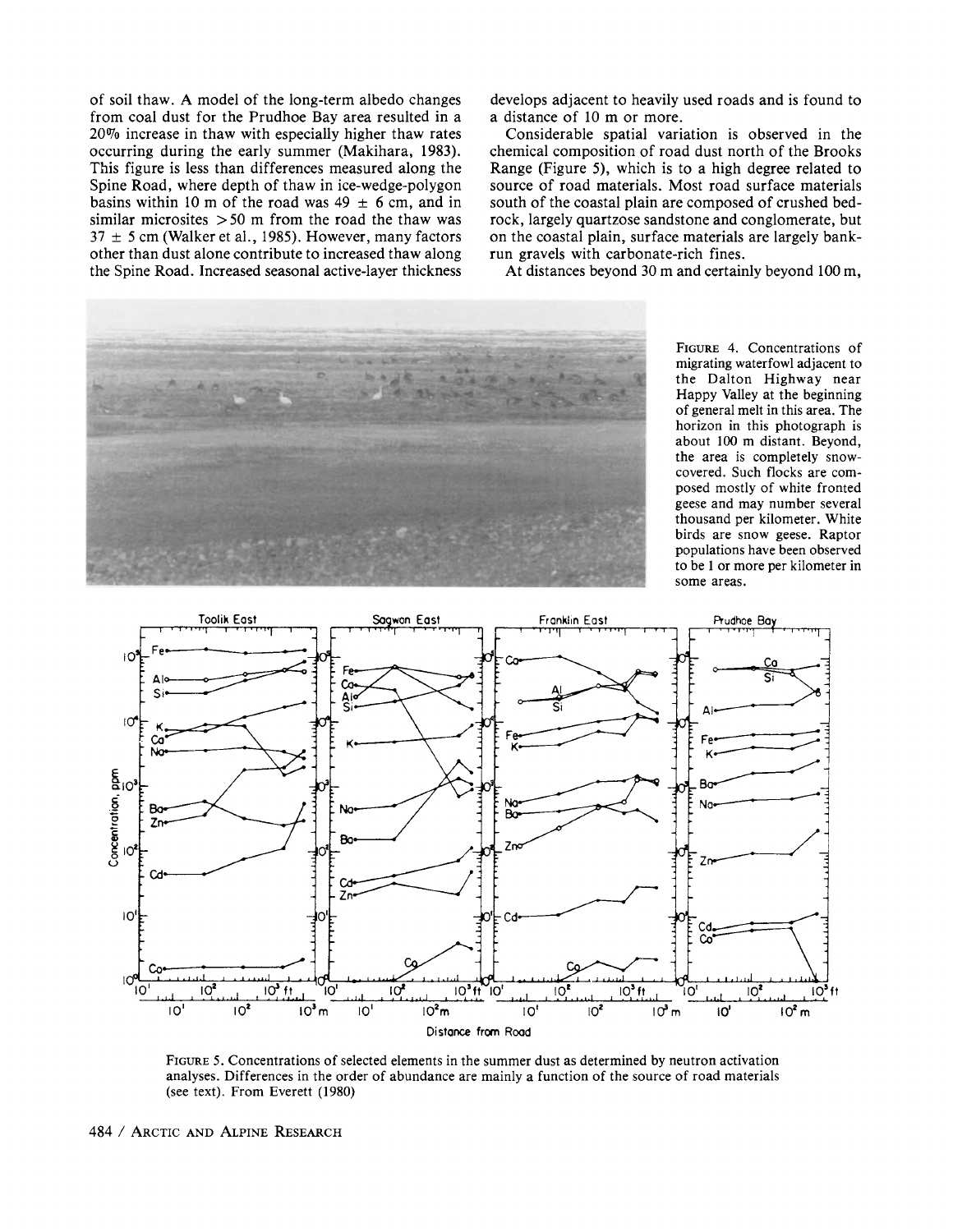**the physical effects of road dust and, to a large degree the chemical effects, are difficult to document. In acidtundra regions traversed by the Dalton Highway (the taiga sites and the tundra sites of Toolik and Sagwon), the very high buffering capacity provided by the dominance of hydrogen on the soil organic exchange complex (> 40 meq** 

**100 g-1) required nearly 7 yr to be neutralized in the zone of maximum dust loading. Cumulative dust loading will likely cause neutralization of some areas beyond 30 m in future years, particularly in areas of exceptionally high dust loads or in areas with overlapping dust sources such as at Prudhoe Bay.** 

# **EFFECTS ON VEGETATION**

**On heavily traveled roads, the 10-m-wide area adjacent to the road is primarily one of physical impact in the form of burial of mosses and very low-satured vegetation (Figure 6). Dust blankets up to 10-cm thick have been measured adjacent to the Spine Road. Several morphological factors contribute to plant susceptibility to heavy dust loads, including mat or prostrate growth form, lack of a protective stem cortex or leaf cuticle, evergreen leaves, and intricate branching or closely spaced leaves that tend to trap dust.** 

**Cryptogams are particularly affected by road dust. A reduction and, in extreme cases (Figure 6), elimination of mosses occurs in the 0- to 10-m zone adjacent to the road. The effects are most severe for acidophilous taxa such as Sphagnum (Spatt, 1978; Werbe, 1980; Walker et al., 1985). Spatt (1978) observed that total conductivity, pH, and calcium of water extracted from Sphagnum were the greatest in the heavily dusted area immediately adjacent to the Dalton Highway as compared to samples at points 125 and 250 m distant. Chlorophyll and photosynthetic rates for Sphagnum were lowest in the heavily dusted areas. Clymo's (1973) observations regarding the toxic effects of calcium on Sphagnum support these**  **observations. Spatt and Miller (pers. comm., 1979) recorded calcium ion concentrations of 4 to 27 ppm for water contained in Sphagnum polsters growing within 25 m of the road; beyond 200 m, Sphagnum water contained < 1 ppm Ca2+. As particle size decreases beyond 30 m, the reactive surface of the particles increases and affords the potential for rapid release of ions due to weathering. Spatt (1978) concluded that a long-term loss in the vitality of Sphagnum near the road could be expected. Observations in 1983 (Walker et al., 1985) showed that at the Toolik Lake transect, an area of tundra, Sphagnum had indeed been eliminated within 20 m of the road but was at least partially replaced by other mosses such as Ceratodon purpureus, Bryum spp., and Polytrichum juniperinum.** 

**The loss of the moss carpet along the Prudhoe Bay Spine Road also appears to have played a role in the development of roadside thermokarst (Figure 6). Transects across the road (Figure 7) show a significant increase in thaw within 10 m of the road. The increased thaw roughly corresponds to the area where mosses and other vegetation have been eliminated. But thaw is also affected by other synergistic causes including early snowmelt and** 



**FIGuRE 6. Roadside area along the Prudhoe Bay Spine Road. Within 10 m of the road vegetation has been buried by road dust. Impoundments are thermokarst features that form along eroded ice wedges.**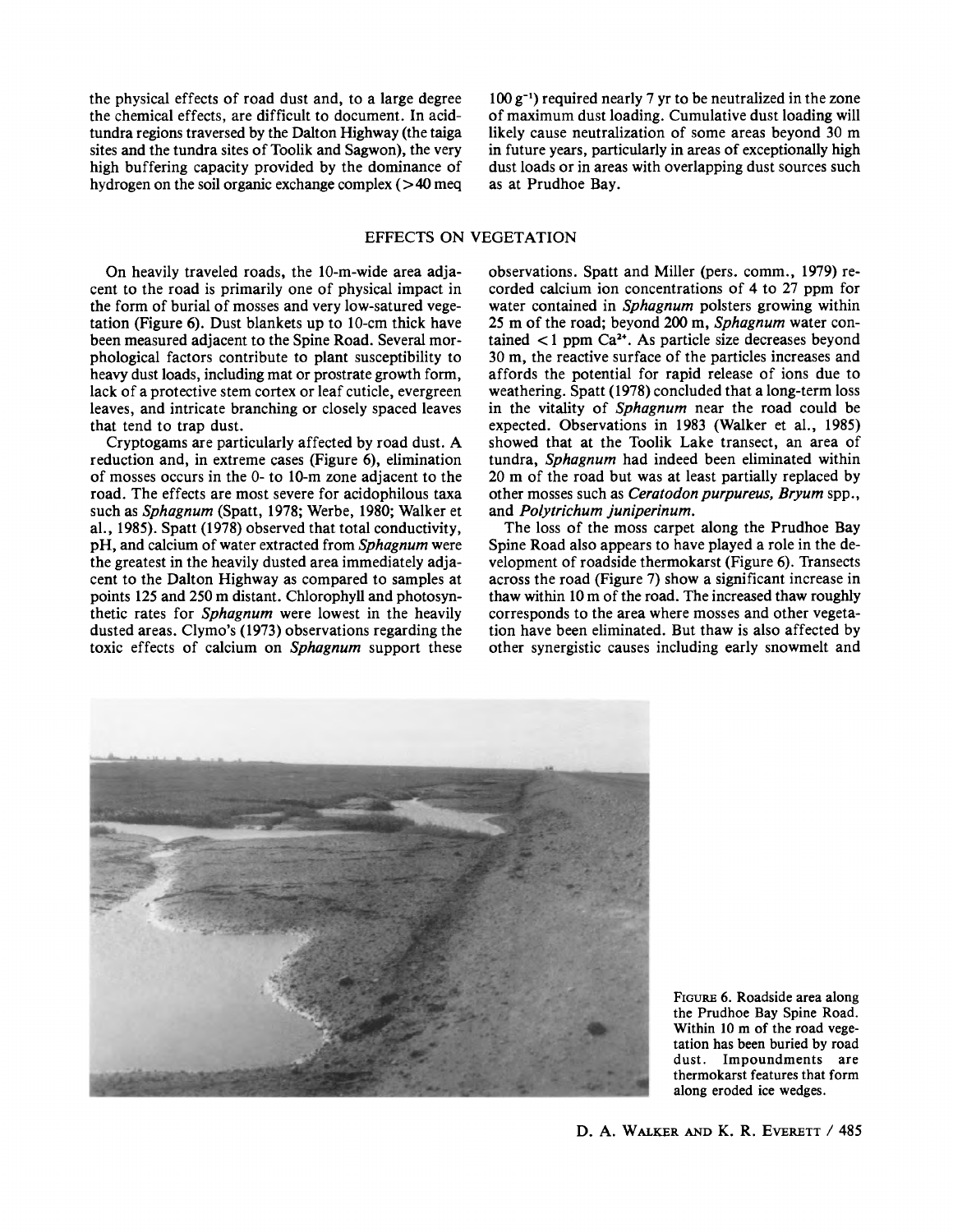

**poor roadside drainage. Over time, especially along the e**<br>**2 3 Prudhoe Bay Spine Road, ice wedges associated with lowcentered polygons have melted out producing a topo-**  <sup>2</sup> eraphic reversal of the features, i.e., converting them to **:** high-centered forms (Figure 6), a process which also **s** occurs, for example, when thaw lakes drain (Everett, **occurs, for example, when thaw lakes drain (Everett, 1979; Walker et al., 1980). Along the Dalton Highway, o** thaw depths within a few meters of the road are gener-**Example 2.**<br> **Example 2.**<br> **Example 2.**<br> **Example 2.**<br> **Example 2.**<br> **Example 2.**<br> **Example 2.**<br> **Example 2.**<br> **Example 2.**<br> **Example 2.**<br> **Example 2.**<br> **Example 2.**<br> **Example 2.**<br> **Example 2.**<br> **Example 2.**<br> **Example 3. this zone is narrower than at Prudhoe Bay and the thaw** 

**a.**<br> **a.**<br> **a.**<br> **a.**<br> **a.**<br> **a.**<br> **a.**<br> **a.**<br> **a.**<br> **a.**<br> **a.**<br> **a.**<br> **a.**<br> **a.**<br> **a.**<br> **a.**<br> **a.**<br> **a.**<br> **a.**<br> **a.**<br> **a.**<br> **a.**<br> **a.**<br> **a.**<br> **a.**<br> **a.**<br> **a.**<br> **a.**<br> **a.**<br> **a.**<br> **a.**<br> **a.**<br> **a.**<br> **a.**<br> **a.**<br> **a.**<br> **a.**<br> **In less heavily impacted areas, total moss diversity often \_\_ ... Ceratodon purpureus, and Polytrichum juniperinum.**  Several other common minerotrophic species appear to **.. a be increasing due to nutrient enrichment from the road.**  Examples include Aulacomnium turgidum, Cinclidium  $\ddot{\mathbf{r}} = \ddot{\mathbf{r}}$   $\ddot{\mathbf{s}}$   $\ddot{\mathbf{s}}$   $\ddot{\mathbf{s}}$   $\mathbf{p}$   $\mathbf{p}$ *. Drepanocladus spp., and Tomenthypnum nitens.* Most mosses, however, are affected by desiccation and **x**  $\tilde{\sigma}$   $\tilde{\sigma}$   $\tilde{\sigma}$  **smothering effects of dust, and in areas of the highest . dust concentrations, such as near Coldfoot and at Prud- ...... .:e ::o2 hoe Bay, virtually all bryophytes are eliminated within**  a few meters of the road (Walker et al., 1985).

**Example 1 Example 1 C** *Correction pioneering taxa include Bryum spp., Ceratodon purpurens, and Polytichum juniperium and the common minerotrophic species appear to be increasing due to nutrient enrichment from the* Lichens are the most affected growth form in roadside  $\frac{1}{3}$   $\frac{1}{3}$   $\frac{1}{3}$   $\frac{1}{3}$   $\frac{1}{2}$   $\frac{1}{2}$  environments and are eliminated in high dust areas. The soil lichens *Cladina* spp. and *Peltigera* spp. are among **~ the most easily affected. This is most pronounced in \* o ? 0 g lichen woodlands south of the Brooks Range. For**  example, near Coldfoot (Milepost 182) within 10 m of the road, there is a heavy kill of *Cladina* spp. and other **2 c c**  $\hat{\sigma}$   $\hat{\sigma}$  **e** *g ground lichens, and most mosses are also dead. At 25 m* **.. .. .... ? - from the road, lichens are infrequent and are mainly me ..ll?,ii^lJ^II^ - m E = Cetraria cucullata, C. islandica, C. nivalis, Cladina pyxi***data, and C. squamosa;* **these occur among dead Cladina C** general general stereocaulon sp. begins to and other ground lichens. Stereocaulon sp. begins to  $\frac{1}{2}$  and  $\frac{1}{2}$  occur at about 25 m. *Cladina arbuscula* occurs at 35 m occur at about 25 m. Cladina arbuscula occurs at 35 m **( not regain its normal character until beyond 70 m from ' the road.** 

**P**<br> **Epiphytic lichens in trees are particularly affected by<br>
<b>Equality** dust. At the Coldfoot site, nearly all lichens have been<br>
eliminated from trees within 35 m of the road, including<br> **Properties are particularly aff dust.** At the Coldfoot site, nearly all lichens have been **eliminated from trees within 35 m of the road, including .. \_...^^E-o <sup>E</sup>J J Alectoria spp., Usnea spp., Ramalina sp., Physcia sp., Cetraria pinastri, and Parmelia spp. Studies in England**<br> **Conflict (Gilbert, 1976)** have shown epiphytic lichens to be particularly susceptible to alkaline dust because the pH of<br> **CO**  $\frac{1}{2}$  is the substrate on tree **<sup>=</sup>(Gilbert, 1976) have shown epiphytic lichens to be par ticularly susceptible to alkaline dust because the pH of E 意旨 their substrate on tree bark can be readily and radically altered by air-borne dust.**  $a$  altered by air-borne dust.

**Effects on vascular taxa are more subtle and have been**  Effects on vascular taxa are more subtle and have been<br>  $\begin{matrix}\n\vdots \\
\vdots \\
\vdots \\
\vdots \\
\vdots \\
\vdots \\
\vdots\n\end{matrix}$ of insufficient long-term monitoring in the 0- to 10-m **high-impact zone (e.g., Werbe, 1980). Cassiope tetragona <br>
annony to be pertinded we weaptible to dust and is killed Es 's: appears to be particularly susceptible to dust and is killed - ^"iii.i..o in most high dust areas (Walker and Werbe, 1980). Other**  dead and dying ericaceous plants, including *Ledum* **C**<sup> $\frac{1}{2}$  **C**  $\frac{1}{2}$  **C**  $\frac{1}{2}$  **C**  $\frac{1}{2}$  **C**  $\frac{1}{2}$  **C**  $\frac{1}{2}$  **C**  $\frac{1}{2}$  **C**  $\frac{1}{2}$  **C**  $\frac{1}{2}$  **C**  $\frac{1}{2}$  **C**  $\frac{1}{2}$  **C**  $\frac{1}{2}$  **C**  $\frac{1}{2}$  **C**  $\frac{1}{2}$  **C**  $\frac{1}{2}$  **C**  $\frac{1}{2}$ **a o \* been observed in lichen woodlands of high dust areas near**  Coldfoot (Walker et al., 1985). The thick dust also coats **- athe needles of spruces and in some areas of particularly**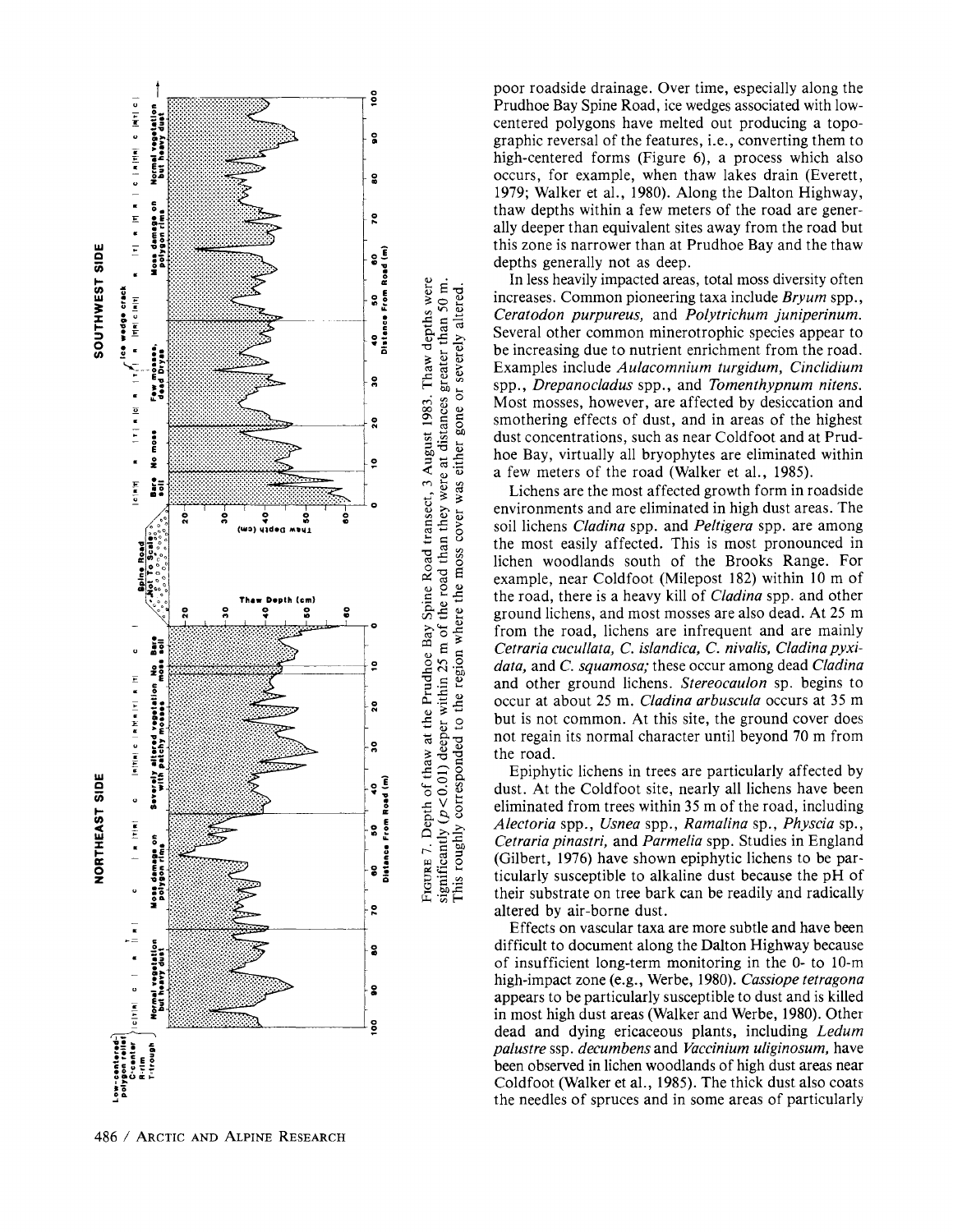**high dust appears to contribute to spruce mortality. Brandt and Rhoades (1972) noted that near cement kilns in southwestern Virginia conifer seedlings are not present in heavily dusted mixed forests and that the forest is gradually shifting dominance to primarily basophilous species. Manning (1971) has shown greatly reduced terminal bud growth in dusted hemlocks (Tsuga canadensis) and chlorosis in second-year needles.** 

**The deleterious chemical effects of dust on heath vegetation have been thoroughly documented elsewhere. Tamm and Troedsson (1955) first called attention to the important ecological implications of nutrient additions from road dust to mires in Sweden. They found increased concentrations of calcium, sodium, potassium, and phosphorus in roadside areas and speculated that such increases could account for the vegetational changes reported along roads traversing bogs. Etherington (1976, 1978) demonstrated surface enrichment from limestonequarrying dust in the limestone heaths near Ewenny, South Wales. This had approximately doubled the calcium content in Lulsgate soils, increased the pH of these soils from a range of 6.0 to 6.6 to about 7.2, and appears to be responsible for extensive chlorosis and observed declines in the ericaceous populations. Etherington (1975) also compared the addition of lime from dust to that which is naturally leached by the average British rainfall; he concluded that the shallow limestone heath soils were being rapidly eutrophicated and that the entire profile could become alkaline within a few decades.** 

**Studies of cement-kiln dust in the United States (Darley, 1966) have indicated that calcium content is not the only factor in dust that is injurious to plants. Chemical composition, particle size, and deposition rate are all important influences that need to be investigated in combination. For example, Eller (1977) has shown that road dust more than doubled absorbed incident radiation for wave lengths over 700 nm and is a major factor affecting increased leaf temperatures of roadside vegetation. And Ricks and Williams (1974) showed that dust particles occluded stomata in Quercus petraea resulting in**  decreased nightly diffusion resistance and an SO<sub>2</sub> uptake **five times that of nondusted leaves.** 

**The effects of dust on alkaline tundra, such as at Prudhoe Bay or in areas with limestone substrates, are reduced because the basiphilous vegetation is naturally adapted to high calcium loads (Walker, 1985). Here the plants are less sensitive to additional calcium or magnesium and respond more to the physical impact of dust. If the high volumes of road dust that have occurred in the Prudhoe Bay area were to occur for similar periods of time in ombrotrophic bogs, more noticeable changes to the vegetation would be likely, with elimination of Sphagnum, many species of Cladina, and other acidophilous species. The rate of change, the composition of the new communities, and whether or not the change would affect the ground ice and natural microtopography would depend mostly on the dust volume.** 

### **DUST CONTROL**

**Several methods of dust abatement are used in northern Alaska. At Prudhoe Bay, waste oil, water, and reserve pit fluids are used. Calcium chloride, a hygroscopic chemical, has been used with good success along some stretches of the Dalton Highway. The use of oil and reserve pit fluids have been of concern because of heavymetal contamination in highly valued wetlands. Waste oil contains numerous heavy metals (especially lead), polynucleated aromatics (PNAs), and polychlorinated biphenyls (PCBs) (British Columbia, 1981). Drilling mud also contains numerous toxic chemicals including sodium hydroxide, diesel fuel, salt gel (hydrous magnesium aluminum silicates), sodium bicarbonate, and numerous heavy metals and organic polymers (Sohio Petroleum Co., unpublished data).** 

**Recent studies of reserve pit water and its effect on tundra indicate that the primary limiting factor for the vegetation is salt concentration. Myers and Barker (1984) found that the breakpoint between stress and no stress to the most salt sensitive tundra vegetation was between 2000 and 4000 mg L-1 total dissolved solids (TDS). This level of water quality was obtained in reserve pits that had been allowed to sit for long periods of time (up to 7.5 yr) without addition of well fluids. The combined effect of pit dewatering and snowmelt dilution apparently**  **reduces TDS to acceptable levels. French (1985) found that heavy metal concentrations did not increase significantly downstream of reserve-pit fluid dispersal points at a High Arctic site on Ellef Ringnes Island and that potassium and chloride concentrations were the major toxicity threats. Thus, reserve-pit water, especially from old pits, is likely to have minimal effects on roadside vegetation.** 

**Beyond the question of toxicity, however, is the general effectiveness of reserve-pit fluids for dust abatement. Water and reserve-pit fluids must be applied almost continuously to be effective. Numerous studies of dust control methods have shown that the most effective methods are use of hygroscopic chemicals such as calcium chloride and lignin sulfonate (e.g., Harmon, 1957; Hoover, 1981; Techman Engineering Ltd., 1982). These chemicals are especially effective when mixed with a surface layer of road-bed aggregate. Since they need to be applied only infrequently, the effect of these on roadside vegetation is likely minimal although this still needs to be examined in detail. Chemical dust abatement techniques should be considered wherever there are high volumes of traffic. From an environmental viewpoint, they should be used on high-traffic roads passing through lichen woodlands or acidophilous tundra.**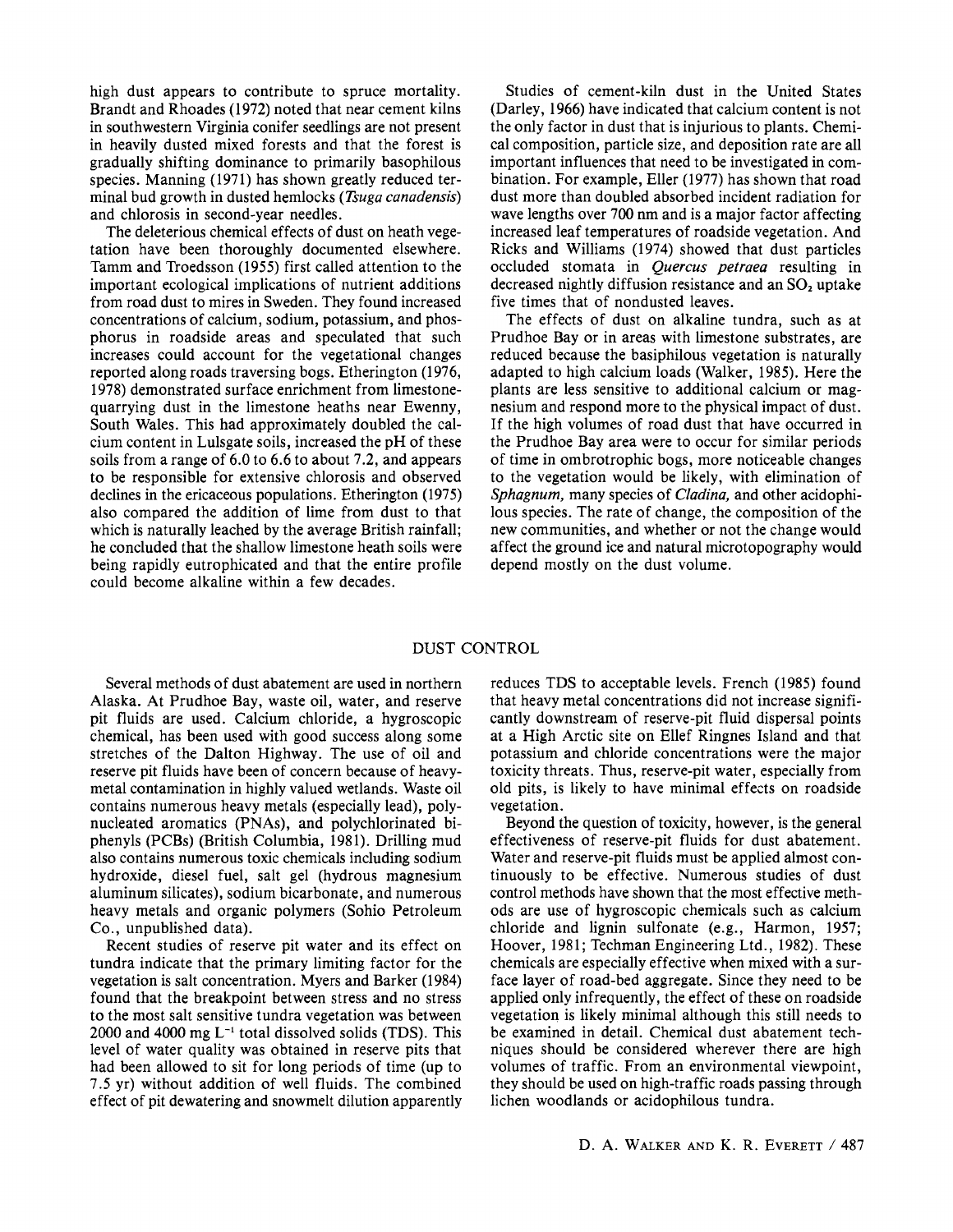**Road dust in arctic regions is a traffic safety hazard, a health hazard for those working near roads, and an ecological concern because of the pristine nature of these regions and the public desire to keep roadside areas in their natural state wherever possible. There are also unique ecological consequences related to permafrost and the melting of ground ice and other consequences related to wildlife that are still not fully explored. A program that would identify areas of high susceptibility to dust impacts (e.g., lichen woodlands, ombrotrophic peat bogs) prior to road construction would help minimize many of the negative consequences of dust. Use of hygroscopic chemicals in areas of high dust sensitivity would help further reduce the negative consequences. More quantitative information of vegetation effects will require longterm studies where permanent plots are established before or immediately after road construction. In this study, the transects were established two years after initial road construction and some vegetation changes had already oc-**

**Alexander, V. and Miller, M. C., 1978: Effects of the pipeline haul road on nearby ponds and lakes across Alaska's North Slope. Unpublished annual Progress Report, U.S. Energy Research and Development Administration Report No. RLO-2229-T9-2. 51 pp.** 

- **Benson, C., Holmgren, B., Timmer, R., Weller, G., and Parrish, S., 1975: Observations on the seasonal snow cover and radiation climate at Prudhoe Bay, Alaska during 1972. In Brown, J. (ed.), Ecological Investigations of the Tundra Biome in the Prudhoe Bay region, Alaska. Biological papers of the University of Alaska, Special Report No. 2, pp. 12-50.**
- **Brandt, C. J. and Rhoades, R., 1972: Effects of limestone dust accumulation on composition of a forest community. Environmental Pollution, 3: 217-225.**
- **British Columbia, Ministry of Environment, 1981: Road dust abatement in British Columbia: Alternative to used lubricating oil; summary of available information. B.C. Ministry of Environment, Waste Management Branch, Report No. 81-3. 24 pp.**
- **Clymo, R. S., 1973: The growth of Sphagnum: Some effects of environment. Journal of Ecology, 61: 849-869.** 
	- **Darley, E. F., 1966: Studies on the effect of cement-kiln dust on vegetation. Journal of the Air Pollution Control Association, 16: 145-150.**
	- **Dyck, R. I. J. and Stukel, J., 1976: Fugitive dust emissions from trucks on unpaved roads. Environmental Science and Technology, 10: 1046-1048.**
	- **Eller, B. M., 1977: Road dust induced increase of leaf temperature. Environmental Pollution, 13: 99-107.**
	- **Etherington, J. R., 1975: Environment and Plant Ecology. London: Wiley. 347 pp.**
	- **, 1976: The effect of limestone quarrying dust on a limestone heath in South Wales. Nature in Wales, 15: 218-223.**
	- **, 1978: Eutrophication of limestone heath soil by limestone quarrying dust and its implications for conservation. Biological Conservation, 13: 309-319.**

**curred. Future studies should concentrate on highly dustsusceptible vegetation types, particularly ones with large amounts of Sphagnum and lichens.** 

### **ACKNOWLEDGMENTS**

**This work was sponsored primarily by several grants from the U.S. Army Cold Regions Research and Engineering Laboratory (CRREL) who obtained monies for research along the Dalton Highway from the U.S. Federal Highway Administration (FHWA) and the Department of Energy (DOE). Publication of this report was supported by DOE's Office of Health and Environmental Research/Ecological Research Division as part of the Research in Response, Resilience and Recovery from Disturbance in Arctic Ecosystems program in arctic tussock tundra. Numerous individuals have helped us at various points with this research, including Dr. Jerry Brown, Dr. Patrick Webber, Margaret Ahlbrandt, Ken Bowman, Nancy Lederer, Peter Spatt, Marilyn Walker, Eleanor Werbe, Jane Westlye, and Mandy Wilson. Their help is much appreciated.** 

### **REFERENCES CITED**

- **Everett, K. R., 1979: Evolution of the soil landscape in the sand region of the Arctic Coastal Plain as exemplified at Atkasook, Alaska. Arctic, 32: 207-223.**
- **, 1980: Distribution and properties of road dust along the northern portion of the Haul Road. In Brown, J. and Berg, R. (eds.), Environmental engineering and ecological baseline investigations along the Yukon River-Prudhoe Bay Haul Road. U.S. Army Cold Regions Research and Engineering Laboratory, CRREL Report, 80-19: 101-128.**
- **French, H. M., 1985: Surface disposal of waste drilling fluids, Ellef Ringnes Island, N.W.T.: Short-term observations. Arctic, 38: 292-302.**
- **Gilbert, 0. L., 1976: An alkaline dust effect on epiphytic lichens. Lichenologist, 8: 173-178.**
- **Harmon, J. P., 1957: Use of lignin sulfonate for dust control on haulage roads in arid regions. U.S. Department of Interior, Bureau of Mines Information Circular 7806. 11 pp.**
- **Hoover, J., 1981: Emission oriented dust control and surface improvement processes for unpaved roads. Engineering Research Institute, Iowa State University Project 1308, Ames, Iowa.**
- **Johnson, L., 1984: Revegetation along pipeline rights-of-way in Alaska. In: Proceedings of the Third International Symposium on Environmental Concerns in Rights-of-Way Management, 15-18 February 1982, San Diego, CA. Published by Mississippi State University, 254-264.**
- **Klinger, L. G., Walker, D. A., and Webber, P. J., 1983: The effects of gravel roads on Alaskan Arctic Coastal Plain tundra. In: Permafrost: Fourth International Conference Proceedings. Washington, D.C.: National Academy Press, 628-633.**
- **Komarkova, V., 1985: Vegetation changes on road disturbances along the Dalton Highway, 1977-1983. In Webber, P. J.,**  Walker, D. A., Komárková, V., and Ebersole, J. J., Base**line monitoring methods and sensitivity analysis of Alaskan arctic tundra. Final report to U.S. Army Cold Regions Re-**